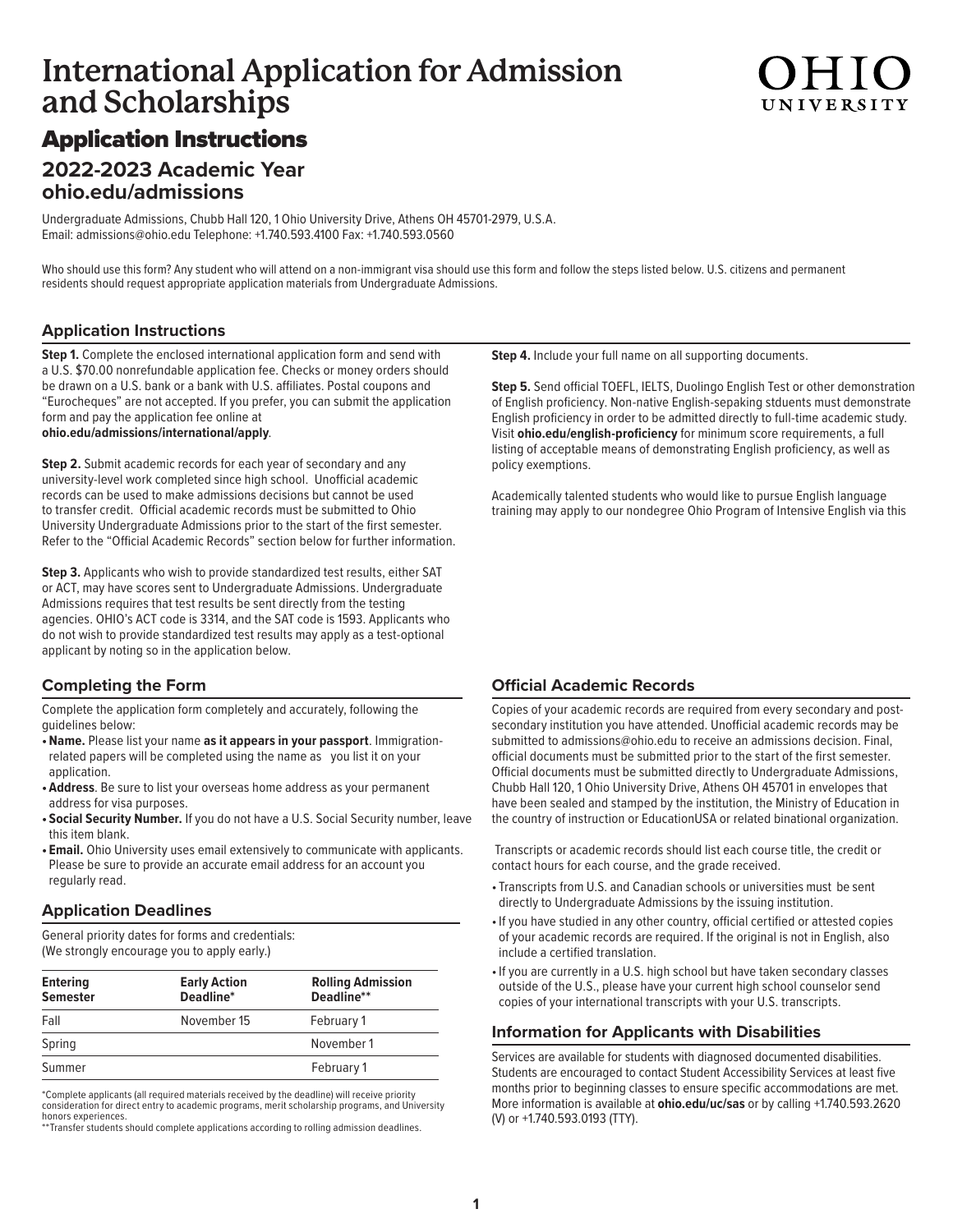#### **Freshman Applicants**

To be competitive for admission, you must complete secondary school in a college-preparatory program and receive grades equivalent to a 3.0 on a 4.0 scale or better in most of your academic program. Applications are reviewed individually to provide a careful evaluation of your academic preparation.

#### **Secondary School Completion Requirements**

OHIO is home to a welcoming and diverse community of students from all over the world, and admission to the university at all levels is selective. To be competitive, you must complete the secondary education in your home country with above-average grades. Please see **ohio.edu/admissions/international/ apply** for your specific country requirements. For students participating in the GCSE or IGCSE curricula, we generally expect to see at least 6 passes, graded C or higher. Students who are going on to complete GCE Advanced Subsidiary (AS-levels) and/or Advanced Levels (A-levels) may be awarded transfer credit for successfully completed exams. For students studying an International Baccalaureate (IB) curriculum, we generally expect an average of 5 out of 7 on your college-preparatory curriculum. IB Higher Level examinations may also be eligible for transfer credit.

#### **Admissions Tests**

Ohio University has adopted a test-optional pathway for admission to the Athens campus for freshman applicants. Freshman applicants may opt to submit ACT or SAT scores or they may apply without submitting test scores. Students should indicate whether or not they plan to apply test-optional in the "standardized tests" section of the application.

Undergraduate Admissions takes a holistic approach to reviewing every application for admission, and applying test-optional will not have a negative impact on students' admission decision. Test-optional students are eligible to be considered for all University benefits, including merit scholarships and honors and scholars programs. To learn more about OHIO's test optional pathway, visit **ohio.edu/admissions/apply/test-optional**.

For students who choose to submit test scores, the composite score of the ACT or the combined math and evidence-based reading and writing scores on the SAT will be considered. Undergraduate Admissions will consider both new SAT and old SAT scores. While we continue to superscore (combine subscores from multiple test dates) across the same version of the SAT, we will not superscore between the new SAT and old SAT. ACT writing and SAT essay scores are not considered in the review process for scholarships. Ohio University requires that scores be sent directly from the testing agency. Ohio University's ACT code is 3314, and our SAT code is 1593.

#### **Optional Essay**

- Applicants who have been out of high school for more than one year must submit an essay detailing activities since graduation.
- Applicants to the E.W. Scripps School of Journalism are encouraged, though not required, to submit an essay detailing how they want to help shape the future of journalism.
- Applicants to the College of Business are strongly encouraged to submit an essay.
- Applicants to the Honors Tutorial College (HTC) should submit the essay questions as outlined on the HTC supplement.
- For all other applicants, the essay is optional. If an applicant chooses to submit an optional essay, potential topics could include describing any academic challenges the applicant has faced, the applicant's academic and career objectives, or the applicant's involvement in community affairs. Recommended length is 250-500 words.

#### **Other Optional Application Materials**

• Applicants may choose to submit additional application materials with the application form. Optional application materials could include teacher or counselor recommendations; lists of extra-curricular activities or employment; and/or descriptions of honors, awards, and achievements. The applicant's full name should be clearly displayed on any supplemental documentation.

#### **Honors and Scholars programs, Priority Date November 15**

Applicants who wish to be considered for honors and scholars programs must opt in to consideration by selecting the honors and scholars box on the application form (page 6). For best consideration, students should follow the instructions and submit the materials outlined on page 4. Eligible students may be asked to complete a separate supplemental application after they have submitted their application for admission. Visit **[ohio.edu/honors](http://ohio.edu/honors)** for more information.

#### **Honors Tutorial College Priority Date November 15**

Honors Tutorial College (HTC) applicants must complete all pages of the application. For complete information about the HTC application process and best consideration, applicants should follow instructions and submit the materials outlined on page 4. Visit **[ohio.edu/honors/tutorial-college](http://ohio.edu/honors/tutorial-college)** for more [information. For questions about applying to HTC, email honors.college@ohio.](mailto:honors.college@ohio.edu) edu.

#### **E.W. Scripps School of Journalism**

Applicants to the E.W. Scripps School of Journalism are encouraged, but not required, to submit an essay detailing how they want to help shape the future of journalism. No separate application form is required for admission to the School. If an applicant is not offered direct admission to the School of Journalism but is admitted to the University, the applicant may still be eligible for other available programs in the Scripps College of Communication. An applicant may also enter University College as an undecided student or select another major for which they may qualify. Most admitted students not offered direct admission to Journalism may appeal the decision. If applicable, information on other available majors and appeal instructions will be included in the decision letter. Visit **[ohio.edu/scripps-college/journalism](http://ohio.edu/scripps-college/journalism)** for more information.

#### **School of Visual Communication**

The School of Visual Communication requires a portfolio review for direct admission to the program. For more information, contact the School of Visual Communication by emailing viscom@ohio.edu. More information about portfolio reviews can be found at **[ohio.edu/viscom-portfolios](http://ohio.edu/viscom-portfolios)**.

#### **College of Fine Arts**

Applicants to the following majors within the College of Fine Arts must audition, interview, and/or submit a portfolio for admission purposes and for talent-based scholarship consderation: art + design BFA majors, all dance majors, film majors, all music majors, and theater BFA majors.

Applicants to the following majors are encouraged to interview and/or submit a portfolio for talent-based scholarship consideration: art + design BA majors and theater BA majors.

Information about virtual auditions/interviews/portfolio reviews can be found at:

- School of Art + Design: **ohio.edu/art-design-portfolios**
- School of Dance: **ohio.edu/dance-auditions**
- School of Film: **ohio.edu/film-materials**
- School of Music: **ohio.edu/music-auditions**
- School of Theater: **ohio.edu/theater-auditions**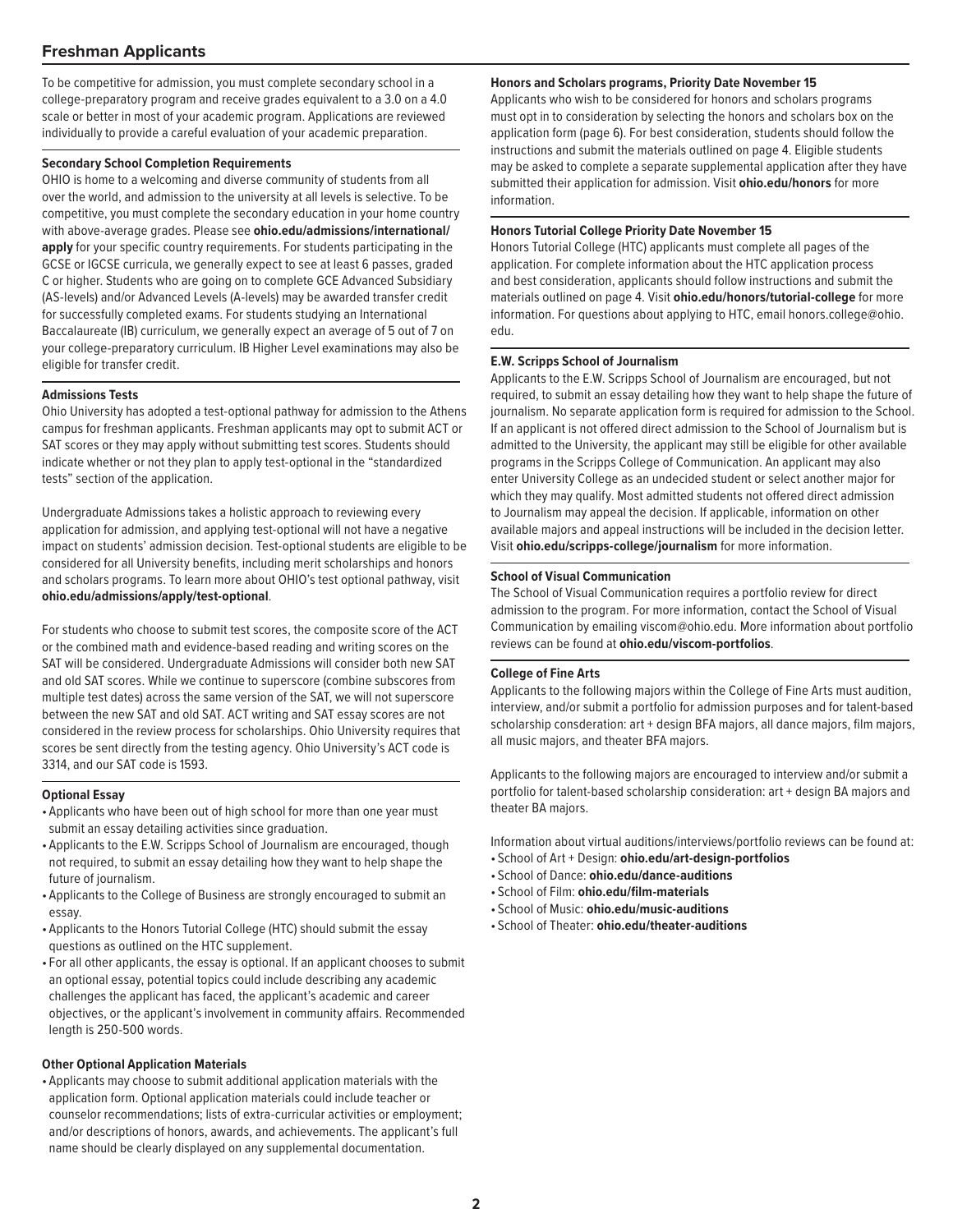#### **Transfer Applicants**

#### **Transcripts**

To be eligible for consideration, you must have obtained a minimum combined equivalent grade-point average (GPA) of 2.0 or better on a 4.0 scale at all previously attended institutions. Most admitted students exceed this GPA requirement, and some academic programs have more selective criteria. To transfer credit, the credit must have been earned at an institution recognized by the educational governing body in that country. Credit is awarded for most college-level courses completed with a grade of C- (or its recognized equivalent) or higher. If you have completed less than one year of university study, you must also meet freshman admission requirements. Visit **ohio.edu/admissions/transfer** for details on special transfer requirements.

#### **Biological Sciences**

Applicants to the biological sciences major must have a 2.5 cumulative GPA or equivalent and have completed the equivalent of BIOS 1700 and 1705.

#### **College of Business**

The College of Business allows a limited number of students to apply for transfer into the College of Business for the purpose of earning a Bachelor of Business Administration (B.B.A) degree or Bachelor of Sport Management (B.S.M) degree. In order to transfer directly into the College of Business, students must have a cumulative GPA of no less than 2.5 on a 4.0 scale or equivalent in at least 24 semester hours. International students who do not meet the college's English proficiency requirements will be admitted but will be required to take intensive English courses before beginning coursework. Please visit **ohio.edu/englishproficiency** for more information on English proficiency requirements.

#### **Criminal Justice**

Applicants must have completed an associate's degree in a related field and have a minimum cumulative GPA of 2.0 on a 4.0 scale or equivalent. Any applicant whose associate's degree is in progress but who is academically eligible for admission to the University can be admitted to University College as a Pre-BCJ student and can transition into the BCJ program after the associate's degree is conferred.

#### **Engineering and Computer Science**

Applicants must have completed 20 semester or 30 quarter hours with a minimum cumulative GPA of 2.5 on a 4.0 scale or equivalent. Additionally, applicants must have completed the following equivalent math and science pre-requisites with a "C" or better. Math: one course equal to MATH 1200 (or higher). Science: one course equal to CHEM 1210, CHEM 1500, CHEM 1510 (required chemistry course dependent on major), or PHYS 2051.

#### **E.W. Scripps School of Journalism**

Applicants must have completed 30 semester or 45 quarter hours with a minimum cumulative GPA of 3.0 on a 4.0 scale or equivalent. Applicants transferring from another institution who meet Ohio University admission requirements but not Journalism admission requirements will initially be admitted to University College as Undecided-intending Journalism students. Once successfully enrolled in Ohio University courses, applicants must then submit additional transfer application materials as described at **ohio.edu/ scripps-college/journalism/undergraduate/prospective-students/apply**.

#### **Honors Tutorial College**

A limited number of transfer applicants may be considered. Visit **ohio.edu/honors/tutorial-college** for more information.

#### **J.W. McClure School of Emerging Communication Technologies**

Applicants must have completed at least 32 semester or 48 quarter hours, with a minimum accumulative GPA of 2.5 on a 4.0 scale or equivalent for direct admission.

#### **School of Art + Design**

Applicants to all Art + Design BFA programs must submit a portfolio. Visit **[ohio.edu/art-design-portfolios](http://ohio.edu/art-design-portfolios)** for further information.

#### **School of Dance**

Applicants to all dance programs must audition. Visit **[ohio.edu/dance-auditions](http://ohio.edu/dance-auditions)** for further information.

#### **School of Film**

Applicants to the film program must submit supplementary application materials. Visit **[ohio.edu/film-materials](http://ohio.edu/film-materials)** for further information.

#### **School of Music**

Applicants to all music programs must audition. Visit **[ohio.edu/music-auditions](http://ohio.edu/music-auditions)** for further information.

#### **School of Nursing**

Applicants must have a minimum cumulative GPA of 2.75 on a 4.0 scale or equivalent, and have completed 30 semester credit hours at the postsecondary level. Additionally, applicants must have completed the equivalent of CHEM 1205 and CHEM 1205 (lab), or have a Math Placement Level 1 or higher. All applicants meeting admission criteria are initially admitted as Pre-Nursing. For more information regarding the major application process, please contact the School of Nursing.

#### **School of Theater**

Applicants to all Theater BFA programs must audition or interview. Visit **[ohio.edu/theater-auditions](http://ohio.edu/theater-auditions)** for further information.

#### **School of Visual Communication**

Applicants must have a minimum cumulative GPA of 3.0 on a 4.0 scale or equivalent. A portfolio review is required for direct admission to the program. For more information, contact the School of Visual Communication by emailing [viscom@ohio.edu.](mailto:viscom@ohio.edu) More information about portfolio reviews can be found at **[ohio.edu/viscom-portfolios](http://ohio.edu/viscom-portfolios)**.

#### **Specialized Studies**

Applicants may declare the pre-Bachelor of Specialized Studies pre-major code upon completion of a B.S.S. Information Session and once a minimum 2.0 cumulative GPA or equivalent is attained. Once a student is a pre-B.S.S. major, they will work with an assigned University College advisor to complete their individualized major proposal. Applicants must submit their proposal that will be reviewed by a faculty committee. Visit **[ohio.edu/uc](http://ohio.edu/uc)** for more information and information session dates.

#### **Teacher Education**

During the second semester of the first year, applicants to any teacher education major apply to Teacher Candidacy. To gain admission to Teacher Candidacy, students must have completed 30 semester hours of credit with an overall GPA of 3.0 on a 4.0 scale or equivalent.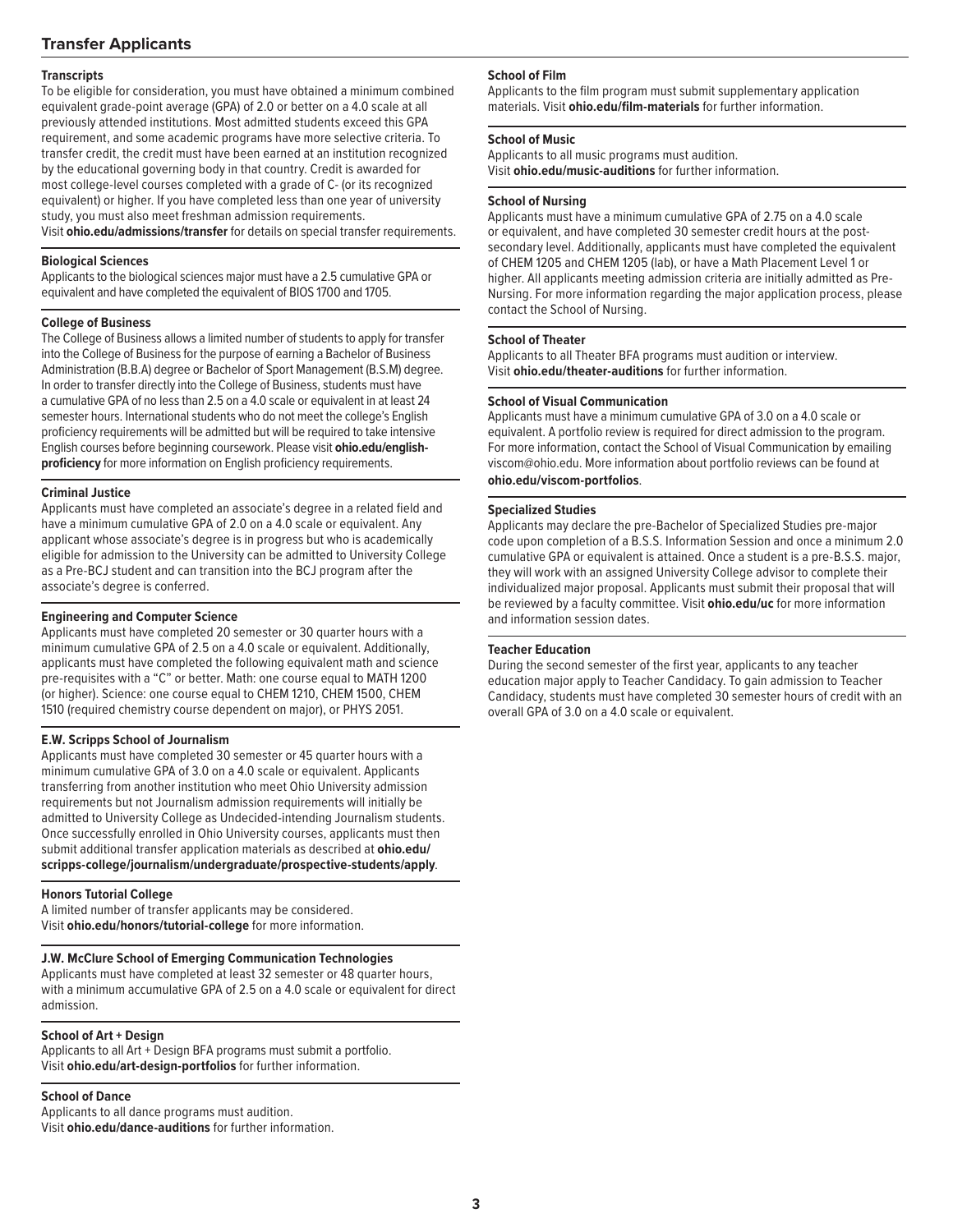#### **Honors and Scholars Programs**

Ohio University offers a rich array of honors and scholars opportunities for engaged students through the OHIO Honors Program (OHP), 1804 Scholars and OHP-designated honors and scholars programs, including the following:

- Connavino Honors in the Patton College of Education
- Copeland Scholars in the College of Business
- Cutler Scholars Program
- Entrerpreneurship OHP track in the Center for Entrepreneurship
- 
- Rankin Scholars Program
- Scripps Innovation Scholars
- Templeton Scholars Program
- MacKenzie King Honors in the Patton College of Education

Find more information about these programs and their unique offerings at **[ohio.edu/honors-apply](http://ohio.edu/honors-apply)**.

#### **Application Process**

Applicants interested in pursuing honors and scholars opportunities at OHIO must opt-in to consideration on the application form below. Please note that eligible selected students may be asked to complete a separate supplemental application after they have submitted the application for admission. Most successful candidates submit: (1) a list of extra-curricular activities, (2) one essay (either a Common Application essay prompt, which can be found at **[commonapp.org/apply/essay-prompts](http://commonapp.org/apply/essay-prompts)**; OHIO's essay prompt; or the essays for the Honors Tutorial College academic programs), and (3) at least one letter of recommendation.

Some honors and scholars programs require interviews, and eligible students will be invited to participate.

#### **Honors Tutorial College**

The Honors Tutorial College (HTC) offers a nationally distinctive undergraduate education based on the British tutorial model developed at Oxford and Cambridge universities. Tutorials consist of courses taught either one-on-one with a student and a professor or a very small seminar consisting of several HTC students and a professor. In general, HTC students take one tutorial per academic semester along with a mix of traditional courses. An education grounded in this approach provides for exceptional faculty mentoring, heightened intellectual development, and experiential learning opportunities. Success in a tutorial program also requires a high degree of maturity, self-motivation, and curiosity. To learn more about HTC, applicants should visit **[ohio.edu/honors/tutorial-college](http://ohio.edu/honors/tutorial-college)**.

#### **Application Process**

HTC has a priority application submission deadline of November 15, 2022, for all materials. On the Ohio University application form, be sure to check the box indicating that you are applying to the Honors Tutorial College and use the major codes specifically designated for HTC degree programs. The College is highly selective, typically enrolling fewer than 100 students each year across all of its programs of study. For best consideration, applicants should follow the honors and scholars programs application instructions above and answer the following two HTC questions, resulting in at least three essay submissions. Recommended length is 500 words each.

#### **HTC Question 1:** *Please explain why you have chosen your particular program of study.*

 **HTC Question 2:** *We expect that one reason you seek a tutorial education is for the one-on-one interaction with faculty, but other than that, what interests you about pursuing a tutorial-based undergraduate education? What aspects of your education and life experience have prepared you for a tutorial education with its emphasis on research and creative activity?*

Complete applications received by November 15 will be reviewed by Undergraduate Admissions and HTC to determine whether the application will be forwarded to the Director(s) of Studies (faculty members responsible for administering each program of study) for further review. After November 15, 2021, Directors of Studies will select candidates for required interviews. Because of the nature of a tutorial education, an interview with Directors of Studies and faculty tutors is required. Interviewees who are not offered admission to an HTC program will automatically be reviewed for admission to the appropriate OHIO college.

#### **Recommended Additional Admission Material**

To provide better insight into their abilities, HTC applicants are strongly encouraged to submit the optional materials below. Applicants who do not submit additional materials by November 15 may be contacted and asked to submit them at a later date. Applicants should not send original artwork or other "one-of-akind" materials. Because of the number of applications received, it will not be possible to return materials. Unless noted otherwise, materials should be emailed to [admissions@ohio.edu](mailtto:admissions@ohio.edu).

#### **Biological Sciences**

Applicants may submit two letters of recommendation, at least one from a math or science teacher.

#### **Business**

Applicants may submit one writing sample, preferably a research paper.

#### **Chemistry**

Applicants may submit two letters of recommendation, at least one from a math or science teacher.

#### **Communication Studies**

Applicants may submit one writing sample, which may be any paper from high school.

#### **Dance**

Applicants may submit a written essay on the significance of dance to the applicant's career objectives, along with two letters of recommendation, one from a dance instructor and one from an academic teacher or counselor. Writing samples from academic coursework are also encouraged.

#### **English**

Applicants may submit a copy of an essay written for an English class, which analyzes a literary work. If possible, the essay should incorporate secondary sources (but this is not essential). Applicants interested in creative writing may also submit a short sample of creative work.

#### **Film**

Applicants must submit one of the following items: a personal statement, a short essay, a link to your relevant work(s), an original screenplay, or a creative resume. Materials can be submitted at **ohio.edu/film-materials.**

#### **Journalism**

Applicants may submit a writing portfolio including at least three samples of published work. Students who intend to study broadcast and/or multimedia journalism are also encouraged to submit links to short video or audio clips in addition to the writing portfolio.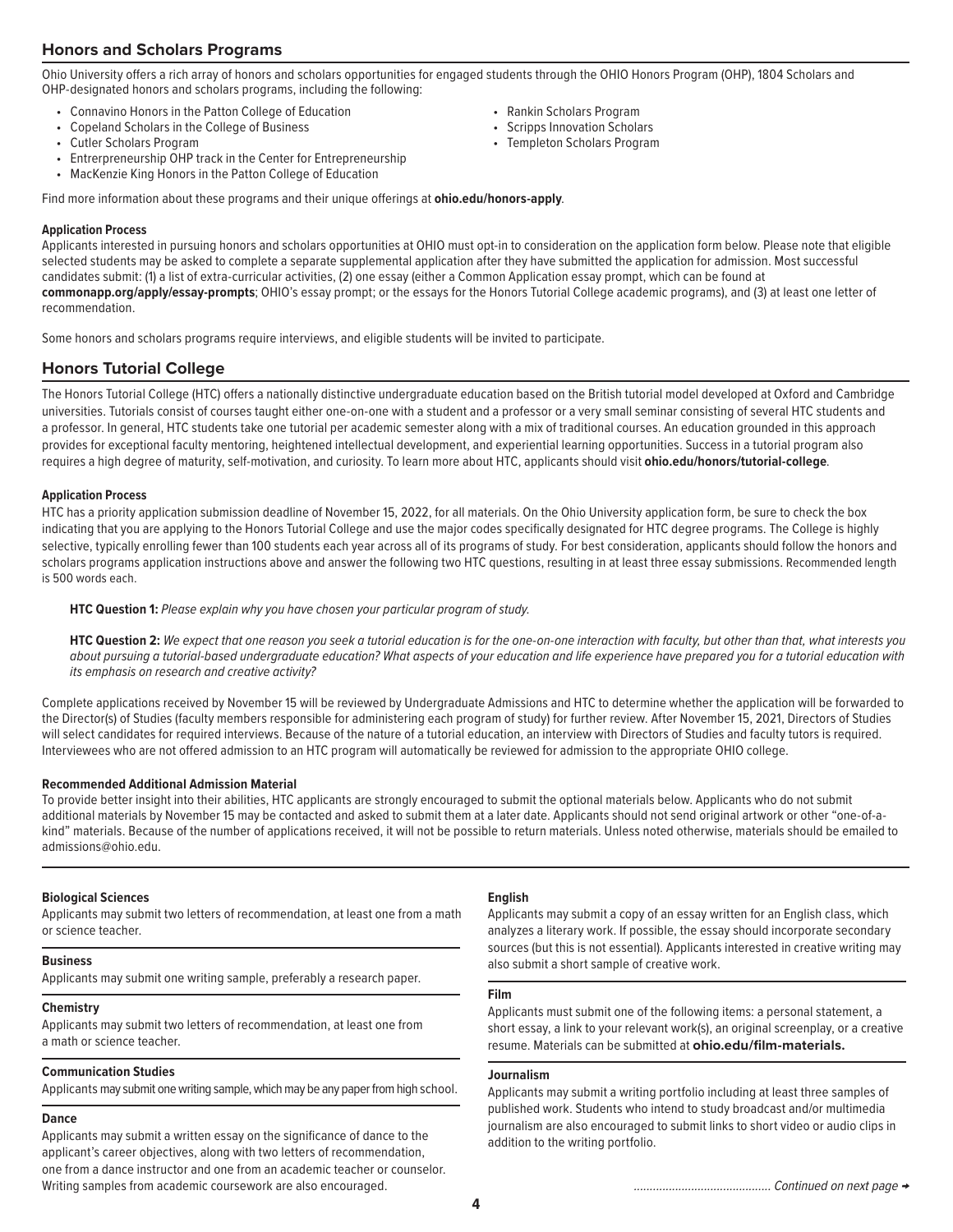#### **Media Arts & Studies**

Applicants interested in integrated media (narrative video), music production and recording industry, screenwriting and producing, games and animation, or media and social change must submit a portfolio of work that may include creative or written work.

#### **Neuroscience**

Applicants may submit two letters of recommendation, at least one from a math or science teacher.

#### **Estimated Expenses for 2022-20231**

U.S. immigration regulations require you to demonstrate that you have sufficient funds to cover one academic year (2 semesters) of expenses before a visa certificate (I-20) can be issued on your behalf.

| Tuition and fees | \$22,810 |
|------------------|----------|
| Living expenses* | \$15,776 |
| Health insurance | \$2,005  |

#### **2022-2023 amount required to demonstrate availability of funds for an I-20 Certificate of Eligibility: \$ 40,591**

\* Living expenses include lodging, meals, funds for books and supplies, lodging and meals during academic breaks, and personal spending money.

#### **To demonstrate availability of sufficient funds please provide:**

#### **• A statement of financial sponsorship:**

Please provide a letter or form signed by your financial sponsor stating his/her relationship to you, that he/she agrees to act as financial sponsor, and that they will make funds available to you for living and personal expenses. Visit **[ohio.edu/admissions/form](http://ohio.edu/admissions/form)** for a sample form.

**• One of the following financial documents:**

- a. A bank statement in the name of the sponsor showing the equivalent of \$40,591 in an accessible account.**<sup>3</sup>**
- b. An official letter from a bank stating the sponsor's specific amount of available funds.
- c. If receiving a scholarship, an official letter from the scholarship agency stating you are a recipient and the expenses the scholarship will cover.

**1** Estimated expenses only. Subject to change by action of the Ohio University Board of Trustees.

 **2** The total listed represents one academic year (two semesters of study). Students who wish to study over the summer semester (optional) will need to budget additional funds.

 **3** An accessible account is a liquid or cash account, such as a checking or savings account. Life insurance, investment, lines of credit, or similar accounts cannot be used.

#### **Spanish**

Applicants may submit two letters of recommendation that speak to the applicant's knowledge and use of the language and culture. Samples of graded papers in Spanish with at least two pages of writing with teacher comments are also welcome.

#### **Studio Art**

Applicants may submit an initial portfolio in electronic format for review at **ohio.edu/art-design-portfolios**.

#### **Theater**

Applicants may submit a copy of a paper written for an English or social studies class.

#### **Scholarships**

Partial merit scholarships are available for international students who meet freshman or transfer scholarship criteria. Students in any academic program are eligible, but must earn direct admission to academic study.

#### **OHIO Excellence Awards**

First-year students with complete applications, including secondary school records by November 15 will be considered automatically for the OHIO Excellence Awards Program. Applicants will still be considered for scholarships after November 15, as availability permits. This award is only applicable for students who plan to enter in fall semester.

#### **Other Transfer Scholarships**

A limited number of transfer scholarships are available for students entering fall semester only. You must apply and be admitted by May 15. Therefore, we recommend that you apply with complete credentials by April 1. You must have completed a full year of academic study and present excellent grades to be eligible for consideration. Please note that these awards are very competitive and will only provide a small amount toward tuition expenses.

Visit **[ohio.edu/admissions/international/costs-aid](http://ohio.edu/admissions/international/costs-aid)** for more information on scholarships.

#### **Visa Information**

You should allow three to six months to obtain a visa after you have been admitted to the University and received your Ceritifcate of Eligibility (I-20). You may wish to contact the local U.S. embassy or consulate for specific information regarding the visa application process within your country. To facilitate the processing of your visa, list your name on your application exactly as it appears on your passport and provide your foreign home (not post office box) address as your permanent address.

All international students who apply for an F-1 visa using an I-20 issued for "initial attendance" are required to pay a SEVIS fee. Proof of fee payment must be submitted at the visa interview. More information is available at: **[ice.gov/sevis/i901](hhttp://ice.gov/sevis/i901)**.

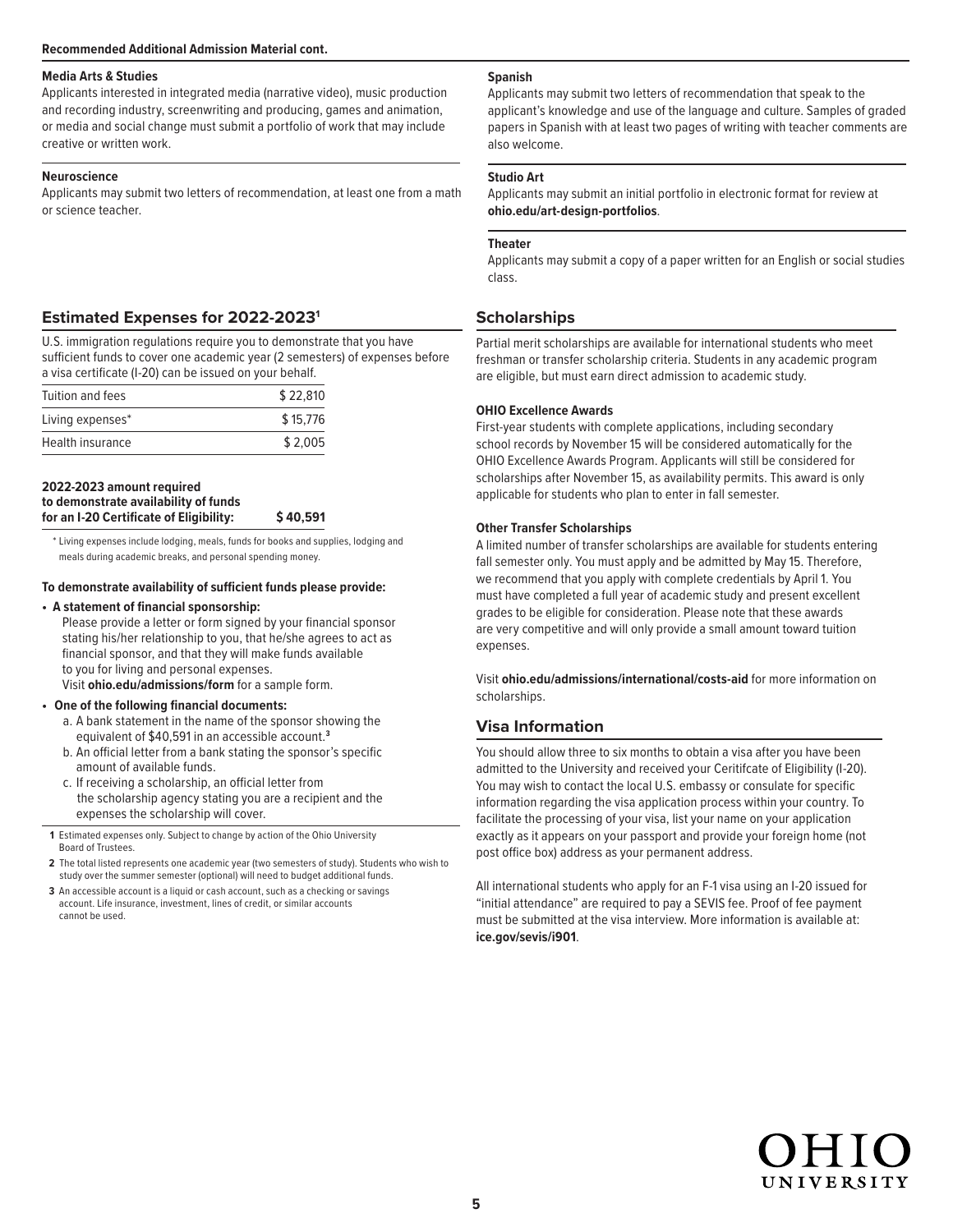### **International Application for Admission and Scholarships**

### Application Form

### **2022-2023 Academic Year [ohio.edu/admissions](http://ohio.edu/admissions)**

**Undergraduate Admissions, Chubb Hall 120, 1 Ohio University Drive, Athens OH 45701-2979, U.S.A. Email: [admissions@ohio.edu](mailto:admissions@ohio.edu) Telephone: +1.740.593.4100 Fax: +1.740.593.0560**

Who should use this form? Any student who will attend on a non-immigrant visa should use this form and follow the steps listed below. U.S. citizens and permanent residents should request appropriate application materials from Undergraduate Admissions.

Failure to complete all sections of this form may significantly delay the processing time of your application. Remember to sign your application and include the \$70 nonrefundable fee. An essay is recommended if you are applying to the E. W. Scripps School of Journalism. If you are applying to the Honors Tutorial College (priority date: Nov. 15), please make sure to complete the HTC Application Supplement.

#### **Your Information**

| Name<br>Last                                                                                                                                                                                                                                                                                   | First                      | Middle                                                                                          | Suffix (Jr., III, etc.) |
|------------------------------------------------------------------------------------------------------------------------------------------------------------------------------------------------------------------------------------------------------------------------------------------------|----------------------------|-------------------------------------------------------------------------------------------------|-------------------------|
|                                                                                                                                                                                                                                                                                                |                            |                                                                                                 |                         |
| Previous Name (other name under which your transcripts might appear)                                                                                                                                                                                                                           |                            |                                                                                                 |                         |
|                                                                                                                                                                                                                                                                                                |                            |                                                                                                 |                         |
| Last                                                                                                                                                                                                                                                                                           | First                      | Middle                                                                                          | Suffix (Jr., III, etc.) |
|                                                                                                                                                                                                                                                                                                |                            |                                                                                                 |                         |
| Legal Sex<br>Date of Birth _<br>$\frac{1}{2}$ mm / dd / yyyy                                                                                                                                                                                                                                   | Male<br>Female             | <b>Social Security Number</b><br>If you do not have a Social Security Number, leave this blank. |                         |
| Which type of applicant are you? (If you have enrolled in any college or university<br>after secondary school, you are considered a transfer applicant.)                                                                                                                                       |                            | Freshman Applicant<br><b>Transfer Applicant</b>                                                 |                         |
| Fall (August 2022)<br>When do you plan to enroll?                                                                                                                                                                                                                                              | Spring (January 2023)      | Summer (May 2023)                                                                               |                         |
| <b>Arts and Sciences</b><br><b>Business</b><br>College:                                                                                                                                                                                                                                        | Communication<br>Education | <b>Engineering and Technology</b><br>Fine Arts                                                  |                         |
| <b>Health Sciences and Professions</b>                                                                                                                                                                                                                                                         | Honors Tutorial College    | <b>International Studies</b><br><b>University College</b>                                       |                         |
| Please select the college and major to which you are applying. (Please refer to the majors list for options and major codes.)                                                                                                                                                                  |                            |                                                                                                 |                         |
|                                                                                                                                                                                                                                                                                                |                            |                                                                                                 |                         |
| Major                                                                                                                                                                                                                                                                                          |                            | Major Code                                                                                      |                         |
| Opt in to honors and scholars consideration:<br>If you are interested in honors and scholars opportunities, check the box below. Please note that eligible students may be asked to complete a separate<br>supplemental application after they have submitted their application for admission. |                            |                                                                                                 |                         |
| Consider me for honor and scholars programs.                                                                                                                                                                                                                                                   |                            |                                                                                                 |                         |
|                                                                                                                                                                                                                                                                                                |                            |                                                                                                 |                         |
| If you did not answer "United States" in the above question, are you a U.S. permanent resident?                                                                                                                                                                                                |                            | No.<br>Yes                                                                                      |                         |
| Are you an international student?<br>Yes                                                                                                                                                                                                                                                       | No                         |                                                                                                 |                         |
| Do you currently hold a U.S. visa?<br>Yes                                                                                                                                                                                                                                                      | N <sub>o</sub>             |                                                                                                 |                         |
| If yes, what type of visa do you currently hold? __                                                                                                                                                                                                                                            |                            |                                                                                                 |                         |
| Where were you born? _<br>City                                                                                                                                                                                                                                                                 |                            | Country                                                                                         |                         |
|                                                                                                                                                                                                                                                                                                |                            |                                                                                                 |                         |

**If you are a U.S. Citizen or Permanent Resident, asylee, refugee, or in temporary protective status, please fill out the domestic application for undergraduate admission.**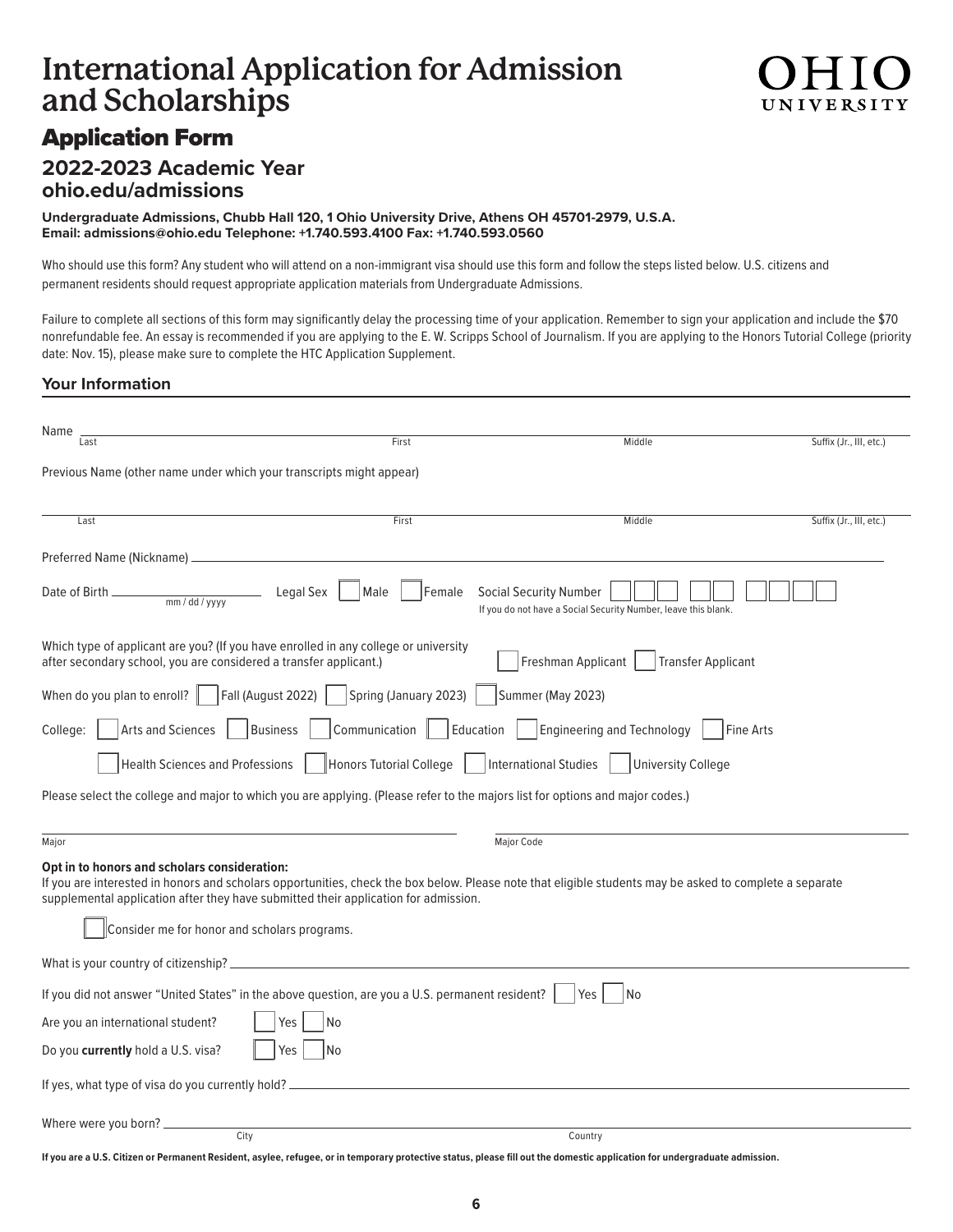#### **Financial Information**

| Name of sponsor or sponsoring agency                                                                                                                                                                   |                |                                                                                                                                                               |                |
|--------------------------------------------------------------------------------------------------------------------------------------------------------------------------------------------------------|----------------|---------------------------------------------------------------------------------------------------------------------------------------------------------------|----------------|
| Sponsor relationship to applicant:<br>Mother<br>Please provide a statement signed by your sponsor stating your relationship and the amount they will provide for your educational and living expenses. | Father<br>Self | Scholarship or Government<br>Other                                                                                                                            |                |
| Do you require a letter of admission for external (government or foundation scholarship) purposes?                                                                                                     |                | Yes<br> No                                                                                                                                                    |                |
| <b>Permanent Address</b>                                                                                                                                                                               |                |                                                                                                                                                               |                |
|                                                                                                                                                                                                        |                |                                                                                                                                                               |                |
| Address 1                                                                                                                                                                                              |                |                                                                                                                                                               |                |
| Address 2                                                                                                                                                                                              |                |                                                                                                                                                               |                |
| City                                                                                                                                                                                                   | State/Province |                                                                                                                                                               |                |
|                                                                                                                                                                                                        |                |                                                                                                                                                               |                |
| Zip/Postal Code                                                                                                                                                                                        | Country        | <b>Address Valid Since</b>                                                                                                                                    | mm / dd / yyyy |
| <b>Mailing Address</b>                                                                                                                                                                                 |                |                                                                                                                                                               |                |
|                                                                                                                                                                                                        |                |                                                                                                                                                               |                |
| Address 1                                                                                                                                                                                              |                |                                                                                                                                                               |                |
|                                                                                                                                                                                                        |                |                                                                                                                                                               |                |
| Address 2                                                                                                                                                                                              |                |                                                                                                                                                               |                |
| City                                                                                                                                                                                                   | State/Province |                                                                                                                                                               |                |
|                                                                                                                                                                                                        |                |                                                                                                                                                               |                |
| Zip/Postal Code                                                                                                                                                                                        | Country        | <b>Address Valid Since</b>                                                                                                                                    | mm / dd / yyyy |
| Home Phone                                                                                                                                                                                             |                | Mobile Phone_                                                                                                                                                 |                |
| (Area Code/Country Code) Phone Number                                                                                                                                                                  |                | (Area Code/Country Code) Phone Number                                                                                                                         |                |
| <b>Permission to text:</b><br>include text messaging and phone calls generated from an automated dialing system.                                                                                       |                | Yes, I give Ohio University permission to send me important updates and information about my application status. Contact methods may                          |                |
| Email Address __                                                                                                                                                                                       |                | Ohio University uses email extensively to communicate with applicants. Please be sure to provide an accurate email address for an account you regularly read. |                |
| <b>Agency Information (if applicable)</b>                                                                                                                                                              |                |                                                                                                                                                               |                |
|                                                                                                                                                                                                        |                |                                                                                                                                                               |                |
|                                                                                                                                                                                                        |                |                                                                                                                                                               |                |
|                                                                                                                                                                                                        |                |                                                                                                                                                               |                |
|                                                                                                                                                                                                        |                |                                                                                                                                                               |                |
|                                                                                                                                                                                                        |                |                                                                                                                                                               |                |
|                                                                                                                                                                                                        |                |                                                                                                                                                               |                |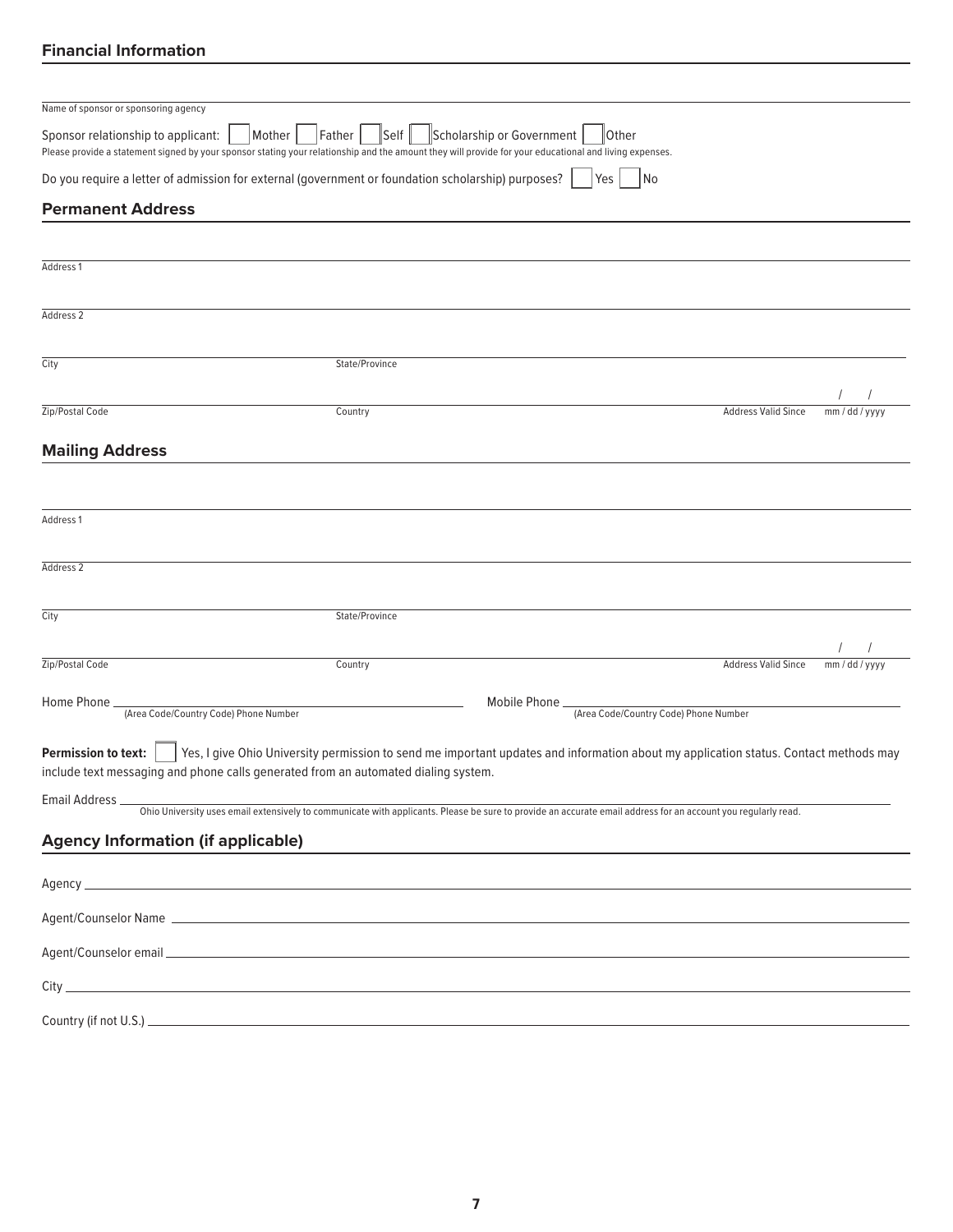### **Emergency Contact Information**

| Name.<br>First<br>Last                                                                                                                                     |  |
|------------------------------------------------------------------------------------------------------------------------------------------------------------|--|
| Address                                                                                                                                                    |  |
| <b>Street Address</b><br>Apartment#                                                                                                                        |  |
| Zip/Postal Code<br>City<br>State/Province                                                                                                                  |  |
| Country (if not U.S.)<br>County                                                                                                                            |  |
| Phone Type<br>Work<br>Cell<br>Home                                                                                                                         |  |
|                                                                                                                                                            |  |
|                                                                                                                                                            |  |
| <u> 1980 - Johann Stein, marwolaethau a bhann an t-Amhair ann an t-Amhair an t-Amhair an t-Amhair an t-Amhair an</u><br>Email<br><b>Family Information</b> |  |
| Will you be the first in your family to go to college?<br>l Yes<br>No                                                                                      |  |
| Do you have family members who have attended, or are currently attending, Ohio University?<br>Yes<br>No                                                    |  |
| <b>Parent/Guardian 1</b>                                                                                                                                   |  |
| Highest level of school this parent or guardian has completed                                                                                              |  |
| 2-Year College Degree<br>HS Graduate or Equivalent<br>Some College<br>Technical School  <br><b>Bachelor's Level Degree</b><br>Less than HS Graduate        |  |
| Master's Level Degree<br>Some Graduate School<br>Doctorate (Academic)<br>Doctorate (Professional)<br>Post-Doctorate                                        |  |
| Did this parent or guardian graduate from Ohio University?<br>Yes<br>Graduation Year __________<br>No                                                      |  |
| YYYY<br>Is this parent or guardian an employee of Ohio University?<br>No<br>Yes                                                                            |  |
| the control of the control of the control of the control of the control of the control of<br>Name<br>Last<br>First                                         |  |
|                                                                                                                                                            |  |
|                                                                                                                                                            |  |
| Work<br>Phone Number _<br>Phone Type<br>Home<br>Cell                                                                                                       |  |
| Mother<br>Step-Father<br>Step-Mother<br>Legal Guardian<br>Relationship<br>Father                                                                           |  |
| <b>Parent/Guardian 2</b>                                                                                                                                   |  |
| Highest level of school this parent or guardian has completed                                                                                              |  |
| 2-Year College Degree<br>Bachelor's Level Degree<br>Less than HS Graduate<br><b>HS Graduate or Equivalent</b><br>Some College<br>Technical School          |  |
| Doctorate (Professional)<br>Some Graduate School<br>Master's Level Degree<br>Doctorate (Academic)<br>Post-Doctorate                                        |  |
| Did this parent or guardian graduate from Ohio University?<br>Yes<br>No<br>Graduation Year_<br>YYYY                                                        |  |
| Is this parent or guardian an employee of Ohio University?<br>Yes<br>No                                                                                    |  |
| Name<br>$\overline{\text{Last}}$                                                                                                                           |  |
| First                                                                                                                                                      |  |
| Email Address _                                                                                                                                            |  |
| Phone Type<br>Home<br>Work<br>Cell<br>Phone Number                                                                                                         |  |
| Step-Mother<br>Legal Guardian<br>Relationship<br>Mother<br>Step-Father<br>Father                                                                           |  |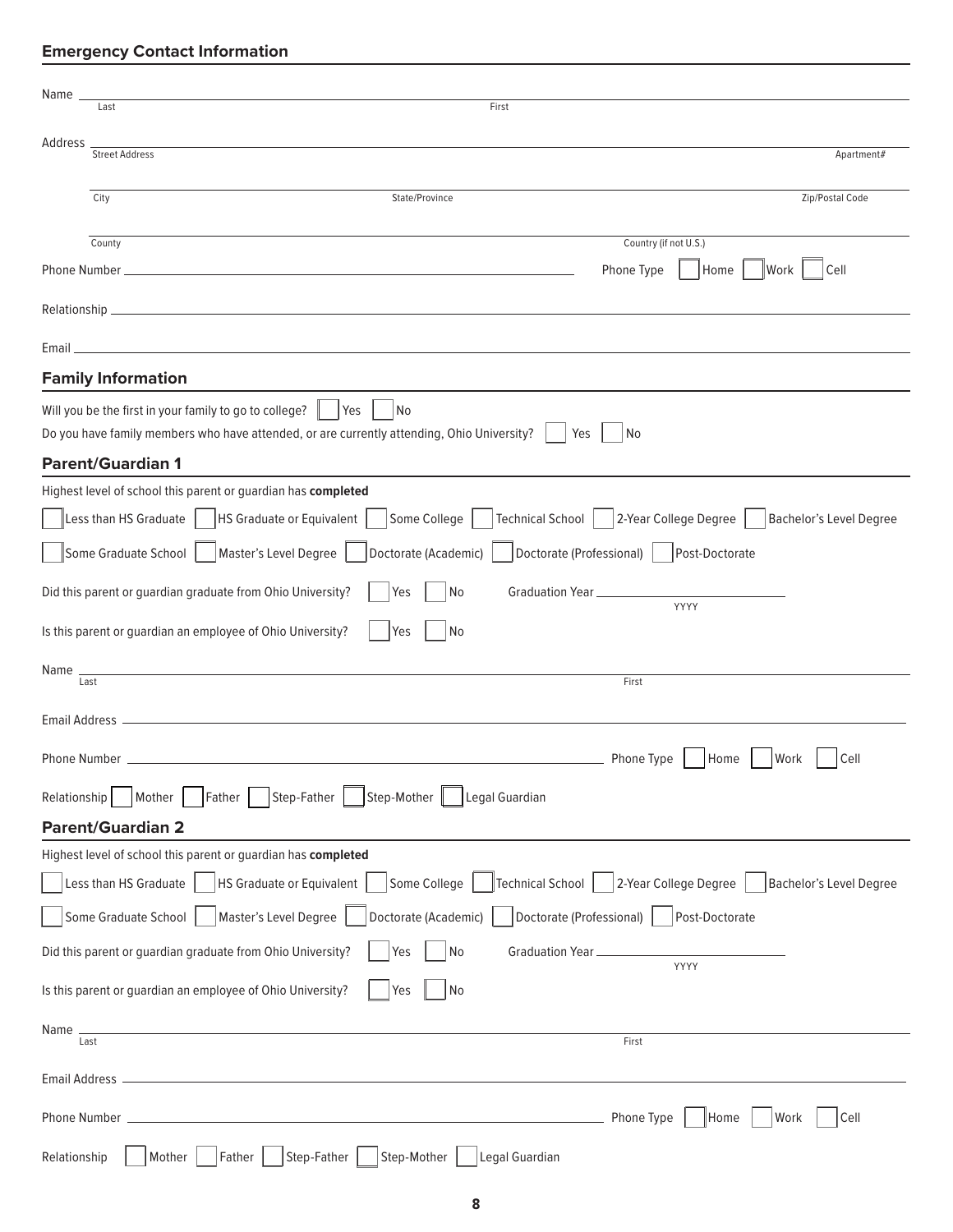#### **Your Education**

| High School Type<br>Public<br>Private<br>Homeschool<br><b>High School</b>                                                                                                                                                                                                                                                                                                                                                                                                                                                           |           |
|-------------------------------------------------------------------------------------------------------------------------------------------------------------------------------------------------------------------------------------------------------------------------------------------------------------------------------------------------------------------------------------------------------------------------------------------------------------------------------------------------------------------------------------|-----------|
| Name                                                                                                                                                                                                                                                                                                                                                                                                                                                                                                                                |           |
| City<br>State/Province                                                                                                                                                                                                                                                                                                                                                                                                                                                                                                              | CEEB Code |
| Graduation Date $\frac{1}{\text{mm}/\text{dd}/\text{yyy}}$ GED? $\text{Ves}$ No $\frac{1}{\text{mm}/\text{dd}/\text{yyy}}$ State/Country                                                                                                                                                                                                                                                                                                                                                                                            |           |
| <b>Standardized Tests</b>                                                                                                                                                                                                                                                                                                                                                                                                                                                                                                           |           |
| Please indicate your preferred testing plan.                                                                                                                                                                                                                                                                                                                                                                                                                                                                                        |           |
| $\Box$ Yes, I intend to submit official ACT or SAT scores as part of my application. Please note that scores must be received directly from the testing agency.<br>No, I do not intend to submit official ACT or SAT scores as part of my application. (I am applying as a test-optional candidate.) Please note that test-optional<br>candidates are encouraged, but not required, to submit (1) a list of activities, (2) one essay, and (3) at least one letter of recommendation.                                               |           |
| $\frac{1}{\frac{1}{2} \frac{1}{2} \frac{1}{2} \frac{1}{2} \frac{1}{2} \frac{1}{2} \frac{1}{2} \frac{1}{2} \frac{1}{2} \frac{1}{2} \frac{1}{2} \frac{1}{2} \frac{1}{2} \frac{1}{2} \frac{1}{2} \frac{1}{2} \frac{1}{2} \frac{1}{2} \frac{1}{2} \frac{1}{2} \frac{1}{2} \frac{1}{2} \frac{1}{2} \frac{1}{2} \frac{1}{2} \frac{1}{2} \frac{1}{2} \frac{1}{2} \frac{1}{2} \frac{1}{2} \frac{1}{$<br>$\frac{1}{\text{mm}/\text{dd}/\text{yyyy}}$ SAT Test Date<br><b>SAT Test Date</b>                                                   |           |
| $\frac{1}{\frac{1}{2\pi}}\frac{1}{\frac{1}{2\pi}}$<br>$\frac{1}{\frac{1}{2} \frac{1}{\frac{1}{2} \cdot \frac{1}{2} \cdot \frac{1}{2} \cdot \frac{1}{2} \cdot \frac{1}{2} \cdot \frac{1}{2} \cdot \frac{1}{2} \cdot \frac{1}{2} \cdot \frac{1}{2} \cdot \frac{1}{2} \cdot \frac{1}{2} \cdot \frac{1}{2} \cdot \frac{1}{2} \cdot \frac{1}{2} \cdot \frac{1}{2} \cdot \frac{1}{2} \cdot \frac{1}{2} \cdot \frac{1}{2} \cdot \frac{1}{2} \cdot \frac{1}{2} \cdot \frac{1}{2} \cdot \frac{1}{2} \cdot \frac{1}{$<br><b>ACT Test Date</b> |           |
| $\frac{1}{\frac{1}{2} \frac{1}{2} \frac{1}{2} \frac{1}{2} \frac{1}{2} \frac{1}{2} \frac{1}{2} \frac{1}{2} \frac{1}{2} \frac{1}{2} \frac{1}{2} \frac{1}{2} \frac{1}{2} \frac{1}{2} \frac{1}{2} \frac{1}{2} \frac{1}{2} \frac{1}{2} \frac{1}{2} \frac{1}{2} \frac{1}{2} \frac{1}{2} \frac{1}{2} \frac{1}{2} \frac{1}{2} \frac{1}{2} \frac{1}{2} \frac{1}{2} \frac{1}{2} \frac{1}{2} \frac{1}{$<br>$\frac{1}{2}$ TOEFL Test Date<br><b>TOEFL Test Date</b>                                                                             |           |
| $\frac{1}{2}$ mm / dd / yyyy<br>$\frac{1}{\frac{1}{2} \cdot \frac{1}{2} \cdot \frac{1}{2} \cdot \frac{1}{2} \cdot \frac{1}{2} \cdot \frac{1}{2} \cdot \frac{1}{2} \cdot \frac{1}{2} \cdot \frac{1}{2} \cdot \frac{1}{2} \cdot \frac{1}{2} \cdot \frac{1}{2} \cdot \frac{1}{2} \cdot \frac{1}{2} \cdot \frac{1}{2} \cdot \frac{1}{2} \cdot \frac{1}{2} \cdot \frac{1}{2} \cdot \frac{1}{2} \cdot \frac{1}{2} \cdot \frac{1}{2} \cdot \frac{1}{2} \cdot \frac{1}{2} \cdot \frac{1}{2} \$<br><b>IELTS Test Date</b>                    |           |
| <b>College Coursework</b>                                                                                                                                                                                                                                                                                                                                                                                                                                                                                                           |           |
| Have you ever taken Ohio University coursework (regardless of location or level)?<br>l No<br>Yes                                                                                                                                                                                                                                                                                                                                                                                                                                    |           |
| Have you attended any other colleges or universities?<br> N <sub>O</sub><br><b>Yes</b>                                                                                                                                                                                                                                                                                                                                                                                                                                              |           |
| <b>Post-Secondary Background</b>                                                                                                                                                                                                                                                                                                                                                                                                                                                                                                    |           |
| If you have attended more than three other post-secondary institutions, please attach a separate page listing the name, location, and dates of attendance.                                                                                                                                                                                                                                                                                                                                                                          |           |
| Name                                                                                                                                                                                                                                                                                                                                                                                                                                                                                                                                |           |
| City<br>State/Province<br>Country                                                                                                                                                                                                                                                                                                                                                                                                                                                                                                   |           |
| Beginning Date of Attendance $\frac{1}{2\pi m/dd/\gamma_{\rm VVV}}$ End Date of Attendance $\frac{1}{2\pi m/dd/\gamma_{\rm VVV}}$                                                                                                                                                                                                                                                                                                                                                                                                   |           |
| Name                                                                                                                                                                                                                                                                                                                                                                                                                                                                                                                                |           |
| City<br>State/Province<br>Country                                                                                                                                                                                                                                                                                                                                                                                                                                                                                                   |           |
| Beginning Date of Attendance $\frac{1}{2\pi m/dd/\gamma_{\rm VVV}}$ End Date of Attendance $\frac{1}{2\pi m/dd/\gamma_{\rm VVV}}$                                                                                                                                                                                                                                                                                                                                                                                                   |           |
| Name                                                                                                                                                                                                                                                                                                                                                                                                                                                                                                                                |           |
| City<br>State/Province<br>Country                                                                                                                                                                                                                                                                                                                                                                                                                                                                                                   |           |
| $\frac{1}{1-\frac{1}{2}}$ End Date of Attendance $\frac{1}{1-\frac{1}{2}}$<br>Beginning Date of Attendance                                                                                                                                                                                                                                                                                                                                                                                                                          |           |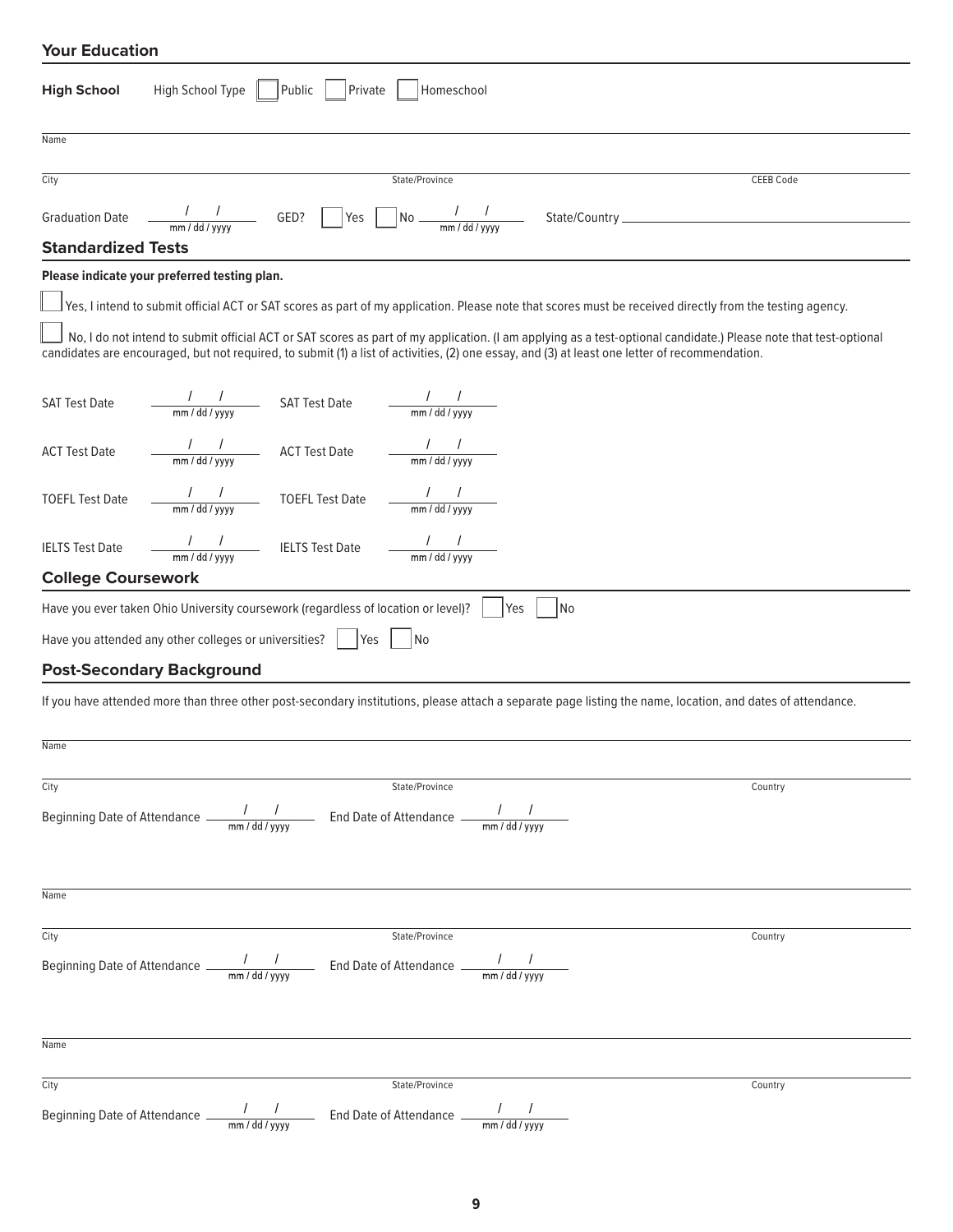#### **Post-Secondary Background (continued)**

If you do not provide proof of English proficiency, you will be considered for Conditional Admission to Ohio University. This means that you will be asked to successfully [complete an Ohio Program of Intensive English \(OPIE\) program before being admitted into your desired major. Please visit](http://ohio.edu/admissions/international/apply#english) **ohio.edu/admissions/international/ apply#english** for more details about proof of English proficiency at Ohio University.

| I will provide proof of my English proficiency: | l Yes | No |
|-------------------------------------------------|-------|----|
|                                                 |       |    |

#### **English Proficiency**

If you do not provide proof of English proficiency, you will be considered for Conditional Admission to Ohio University. This means that you will be asked to successfully complete the Ohio Program of Intensive English (OPIE) before being admitted into your desired major. Please visit **[ohio.edu/admissions/international/apply#english](http://ohio.edu/admissions/international/apply#english)** for more details about proof of English proficiency at Ohio University.

| I will provide proof of my English proficiency: | Yes | No |
|-------------------------------------------------|-----|----|
|                                                 |     |    |

**Signature Date / /**

I understand that I am responsible for submitting complete and accurate information on my application form and in all related application materials. I certify that the information contained in this application form and in all application materials is complete and accurate, and I understand that submission of inaccurate information by me or at my direction may be sufficient cause for terminating my enrollment. I understand that I am required to notify Undergraduate Admissions if any of the information provided on this application for admission changes after submission. Ohio University reserves the right to alter terms of admission, up to and including revocation of the admission offer, if necessary.

Ohio University is committed to promoting and supporting a workplace and educational environment where healthy and respectful conduct is the cultural norm. In support of this commitment, Ohio University prohibits discrimination on the basis of race, color, religion, age, ethnicity, national origin, national ancestry, sex, status as a parent during pregnancy and immediately after the birth of a child, status as a parent of a young child, status as a foster parent, gender, gender identity, gender expression, sexual orientation, military service, veteran status, mental or physical disability, or genetic information. in its programs, activities, employment, and admission. Retaliation is also prohibited by University policy. Any future or current member of the campus community who experiences discrimination, harassment, exploitation, or intimidation, including sexual harassment, or other sexual misconduct has a right to contact the Director of Equity and Civil Rights Compliance and Title IX Coordinator in Ohio University's Office of Equity and Civil Rights Compliance to make a report. For more information about Ohio University's policies prohibiting discrimination, including grievance procedures, and all ways to contact the Title IX Coordinator, please visit [ohio.edu/equity-civil-rights](http://ohio.edu/equity-civil-rights) or visit [ohio.edu/uc/sas](http://ohio.edu/uc/sas) for information about the ADA/504 coordinator. ©2020 Ohio University. All rights reserved.

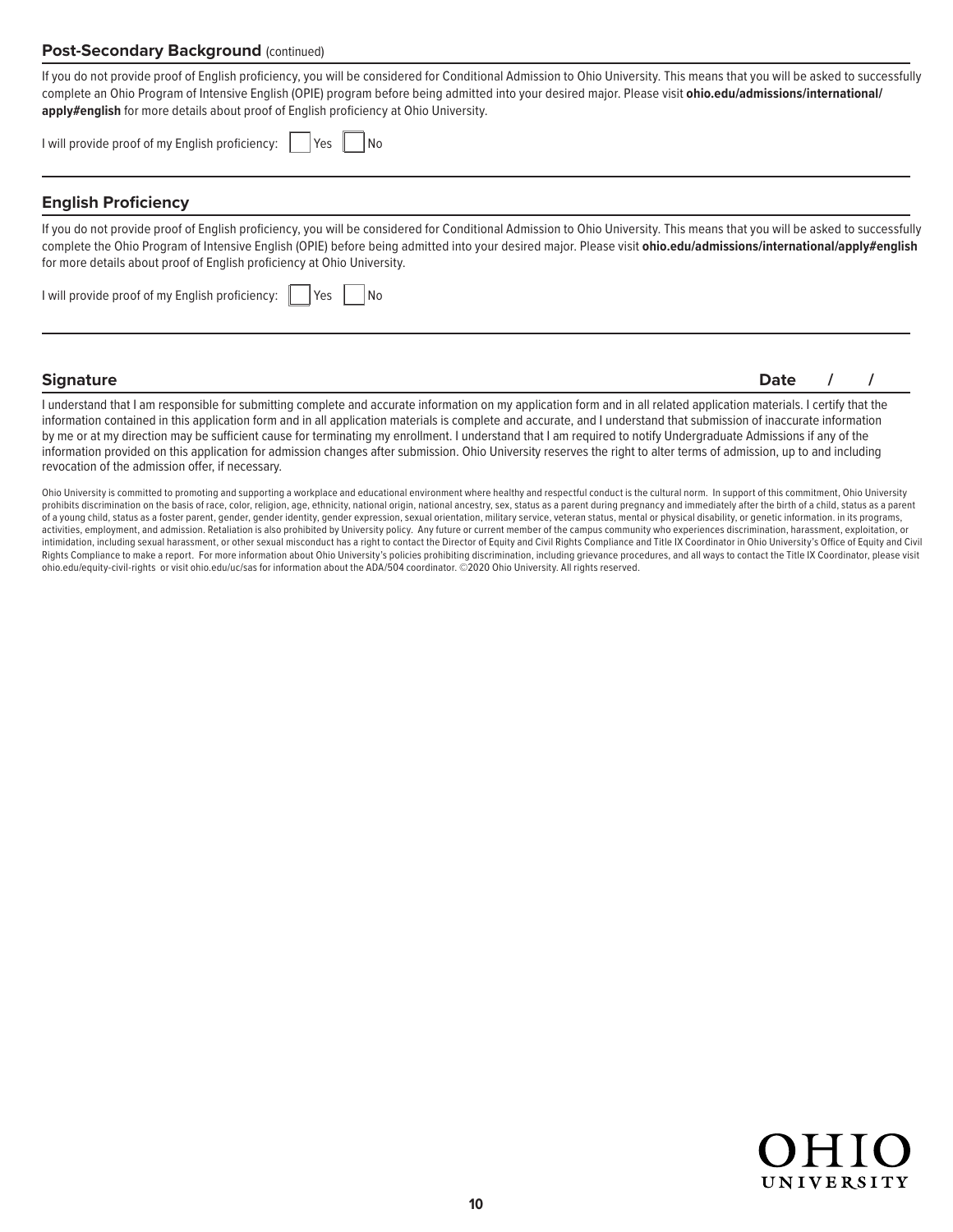# **International Application for Admission and Scholarships**

### Athens Campus Majors List

### **2022-2023 Academic Year**

**[ohio.edu/admissions](http://ohio.edu/admissions)**

Undergraduate Admissions, Chubb Hall 120, 1 Ohio University Drive, Athens OH 45701-2979 Email: [admissions@ohio.edu T](mailto:admissions@ohio.edu)elephone: 740.593.4100 Fax: 740.593.0560

The prefix of each major code indicates the type of degree awarded in that major. In some cases, it indicates that an additional application process is required for admission to the major. **BC** Bachelor of Science in Communication

**AA** Associate in Arts **AAS** Associate in Applied Science **AS** Associate in Science **BA** Bachelor of Arts **BB** Bachelor of Business Administration

#### **CENTER FOR INTERNATIONAL STUDIES**

| BA4405        | Global Studies - Africa        |
|---------------|--------------------------------|
| BA4406        | Global Studies - Asia          |
| <b>BA4407</b> | Global Studies - Europe        |
| BA4408        | Global Studies - Latin America |
| BA4409        | Global Studies - War and Peace |

#### **COLLEGE OF ARTS AND SCIENCES**

Some of the majors in this college have two major codes. In general, with these majors applicants have the option of choosing a degree program that is oriented either more toward the sciences (BS) or toward the liberal arts (BA). Details on the differences can be found in the College of Arts and Sciences section of the Undergraduate Catalog. Applicants may want to consult with an admissions advisor or a college representative about choosing an option.

#### **African American Studies**

BA4903 African American Studies

| Anthropology               |                                          |
|----------------------------|------------------------------------------|
| BA4252                     | Anthropology                             |
| <b>Biological Sciences</b> |                                          |
| <b>BS2121</b>              | <b>Biological Sciences</b>               |
| <b>BS2520</b>              | <b>Cellular and Molecular Biology</b>    |
| BA2129                     | Environmental Biology                    |
| <b>BA2128</b>              | Human Biology                            |
| <b>BS2126</b>              | Marine, Freshwater, and                  |
|                            | <b>Environmental Biology</b>             |
| <b>BS0411</b>              | Microbiology                             |
| <b>BS2127</b>              | Pre-Dentistry                            |
| <b>BS2127</b>              | Pre-Medicine                             |
| <b>BS2127</b>              | Pre-Optometry                            |
| <b>BS2507</b>              | Pre-Physical Therapy                     |
| <b>BS2127</b>              | <b>Pre-Veterinary Medicine</b>           |
| <b>BS2522</b>              | <b>Wildlife and Conservation Biology</b> |

#### **Chemistry and Biochemistry**

| <b>BS3316</b> | Biochemistry                   |
|---------------|--------------------------------|
| <b>BA3311</b> | Chemistry <sup>14</sup>        |
| <b>BS3311</b> | Chemistry                      |
| <b>BS3315</b> | <b>Environmental Chemistry</b> |
| <b>BS3310</b> | <b>Forensic Chemistry</b>      |
| <b>BS3312</b> | Pre-Dentistry                  |
| <b>BS3314</b> | Pre-Medicine                   |
| <b>BS3313</b> | Pre-Pharmacy                   |
|               |                                |

#### **Classics and World Religions**

| <b>BA5214</b> | <b>Classical Civilization</b> |
|---------------|-------------------------------|
| <b>BA5217</b> | Classical Languages           |
| <b>BA5215</b> | <b>World Religions</b>        |

| <b>BF</b> Bachelor of Fine Arts             |                                          |  |
|---------------------------------------------|------------------------------------------|--|
| <b>BJ</b> Bachelor of Science in Journalism |                                          |  |
| <b>BM</b> Bachelor of Music                 |                                          |  |
| <b>BS</b> Bachelor of Science               |                                          |  |
| Economics                                   |                                          |  |
| BA4221                                      | Economics <sup>14</sup>                  |  |
| <b>BS4225</b>                               | Economics                                |  |
|                                             |                                          |  |
| <b>English</b>                              |                                          |  |
| BA5232                                      | <b>Creative Writing</b>                  |  |
| BA5236                                      | Cultures, Rhetoric, and Theory           |  |
| BA5230                                      | Literature and Writing                   |  |
| BA5234                                      | Pre-Law (English)                        |  |
|                                             | <b>Environmental and Plant Biology</b>   |  |
| <b>BS2109</b>                               | <b>Environmental and Sustainability</b>  |  |
| <b>BS2120</b>                               | <b>Environmental and Plant Biology</b>   |  |
| BA2110                                      | <b>Applied Plant Biology</b>             |  |
| BA2119                                      | Field Ecology                            |  |
| Geography                                   |                                          |  |
| <b>BS4232</b>                               | <b>Environmental Geography</b>           |  |
| BA4231                                      | Geography <sup>14</sup>                  |  |
| BS4231                                      | Geography                                |  |
| BS4235                                      | <b>Geographic Information Science</b>    |  |
| BA4241                                      | <b>Globalization and Development</b>     |  |
| BS3339                                      | <b>Broadcast Meteorology</b>             |  |
| BS4238                                      | Meteorology                              |  |
| BS4240                                      | Pre-Law (Environmental)                  |  |
| <b>BS4242</b>                               | <b>Urban Planning and Sustainability</b> |  |
|                                             |                                          |  |
| <b>Geological Sciences</b>                  |                                          |  |
| BS5024                                      | <b>Environmental Water Resources</b>     |  |
| <b>BS3321</b>                               | Geological Sciences <sup>14</sup>        |  |
| BA3321                                      | <b>Geological Sciences</b>               |  |
| History                                     |                                          |  |
| BA4211                                      | History                                  |  |
| BA4214                                      | Pre-Law (History)                        |  |
| <b>Linguistics</b>                          |                                          |  |
| BA5290                                      | Linguistics                              |  |
|                                             |                                          |  |
| Mathematics                                 |                                          |  |
| <b>BS3105</b>                               | <b>Actuarial Sciences</b>                |  |
| <b>BS3103</b>                               | <b>Applied Mathematics</b>               |  |
| BA3101                                      | Mathematics <sup>14</sup>                |  |
| BS3101                                      | <b>Mathematics</b>                       |  |
| <b>BS3106</b>                               | <b>Mathematical Statistics</b>           |  |
| <b>Modern Languages</b>                     |                                          |  |
| BA5221                                      | French                                   |  |
| <b>BA5225</b>                               | Spanish                                  |  |
| Philosophy                                  |                                          |  |

| <b>ND</b> Non-degree or undecided (sometimes |
|----------------------------------------------|
| used to indicate that a pre-major            |
| program is required prior to direct          |
| admission to the major)                      |
| <b>SA</b> Additional action required         |

| BS4232             | <b>Environmental Geography</b>        |  |
|--------------------|---------------------------------------|--|
| BA4231             | Geography <sup>14</sup>               |  |
| BS4231             | Geography                             |  |
| <b>BS4235</b>      | <b>Geographic Information Science</b> |  |
| BA4241             | <b>Globalization and Development</b>  |  |
| <b>BS3339</b>      | <b>Broadcast Meteorology</b>          |  |
| <b>BS4238</b>      | Meteorology                           |  |
| <b>BS4240</b>      | Pre-Law (Environmental)               |  |
| <b>BS4242</b>      | Urban Planning and Sustainability     |  |
| ological Sciences› |                                       |  |
| <b>BS5024</b>      | <b>Environmental Water Resources</b>  |  |
| <b>BS3321</b>      | Geological Sciences <sup>14</sup>     |  |
|                    |                                       |  |

#### **Philosophy**

| BA5241 | Philosophy           |
|--------|----------------------|
| BA5244 | Pre-Law (Philosophy) |
| BA5242 | Pre-Theology         |

| <b>Physics</b>           |                                                  |
|--------------------------|--------------------------------------------------|
| <b>BS3332</b>            | <b>Applied Physics</b>                           |
| <b>BS3335</b>            | Astrophysics                                     |
| <b>BS3338</b>            | Meteorology                                      |
| BA3331                   | Physics <sup>14</sup>                            |
| <b>BS3331</b>            | <b>Physics</b>                                   |
| <b>Political Science</b> |                                                  |
| BA4201                   | <b>Political Science</b>                         |
| BA4203                   | Pre-Law (Political Science)                      |
| <b>Psychology</b>        |                                                  |
| BA4105                   | Pre-Physical Therapy <sup>7</sup>                |
| BA4101                   | Psychology                                       |
| <b>Sociology</b>         |                                                  |
| BA4253                   | Criminology                                      |
| BA4254                   | Pre-Law (Sociology)                              |
| BA4251                   | Sociology                                        |
| <b>Undecided</b>         |                                                  |
| ND0410                   | Undecided Arts & Sciences <sup>1</sup>           |
| ND0406                   | Undecided-Humanities Emphasis <sup>1</sup>       |
| ND0407                   | Undecided-Natural Sciences Emphasis <sup>1</sup> |
| ND0408                   | Undecided-Social Sciences Emphasis <sup>1</sup>  |
|                          | <b>Women's, Gender, and Sexuality Studies</b>    |
| BA4412                   | Women's, Gender, and<br><b>Sexuality Studies</b> |
|                          | <b>COLLEGE OF BUSINESS</b>                       |

The Sport Management Major leads to the Bachelor of Sport Management. All other majors within the College of Business lead to the Bachelor of Business Administration.

| BB6121        | Accounting                            |
|---------------|---------------------------------------|
| <b>BB6158</b> | <b>Business Analytics</b>             |
| BB6124        | <b>Business Economics</b>             |
| BB6156        | Entrepreneurship                      |
| BB6125        | Finance                               |
| BB6132        | <b>International Business</b>         |
| BB6137        | <b>Management Information Systems</b> |
| BB6127        | Marketing                             |
| BB6120        | Pre-Law (Business)                    |
| BS8167        | Sport Management <sup>2</sup>         |
| BB5026        | Strategic Leadership and Management   |
| ND0610        | Undecided Business                    |
|               |                                       |

........................................... Continued on next page →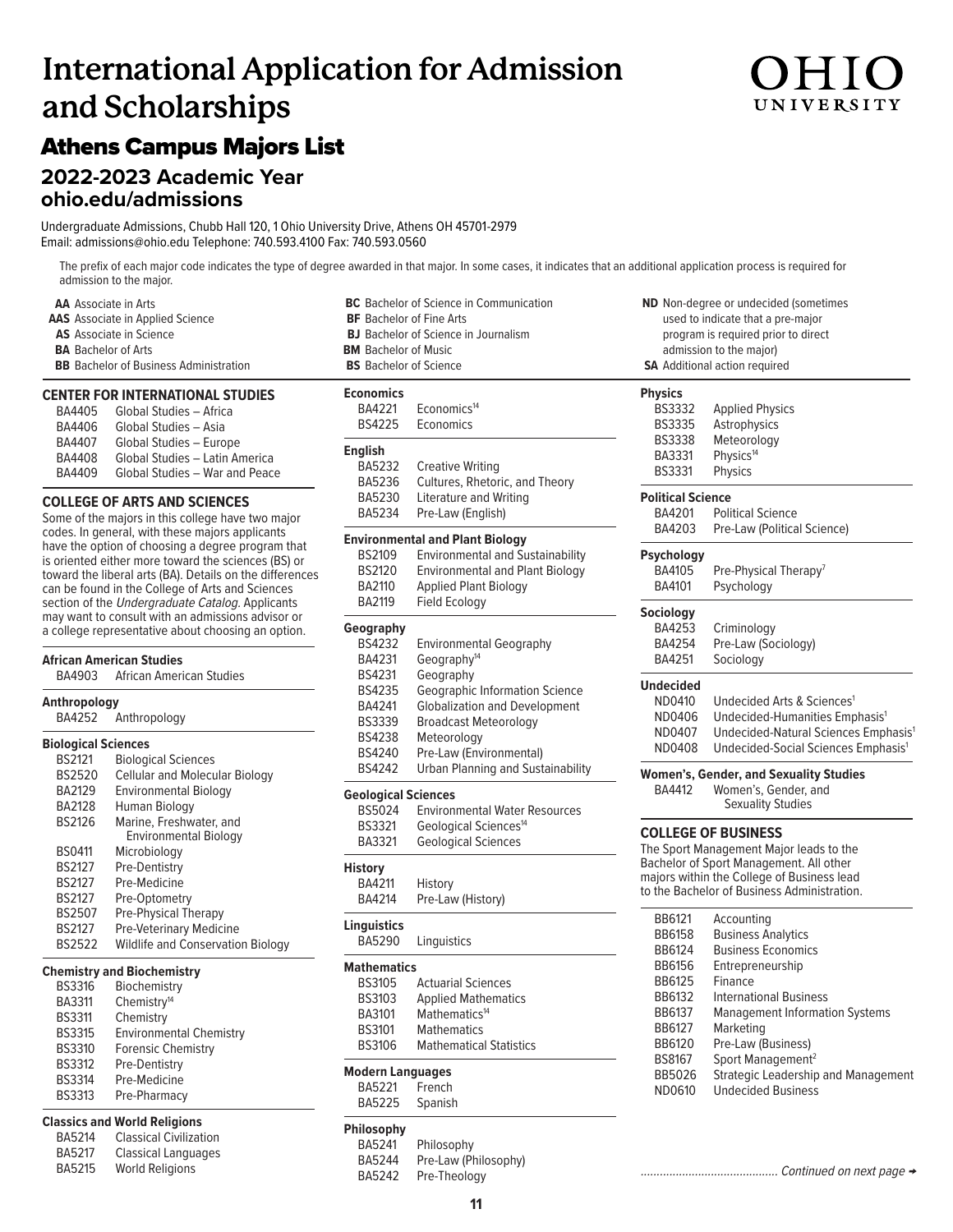#### **COLLEGE OF FINE ARTS**

#### **Art**

The following codes lead to a Bachelor of Arts. These are direct entry programs that do not require a portfolio review.

| <b>BA5050</b> | Studio Art <sup>3</sup>  |
|---------------|--------------------------|
| <b>BA5149</b> | Art History <sup>3</sup> |

The following codes lead to a Bachelor of Fine Arts

| and require a successful portfolio review: |
|--------------------------------------------|
| Graphic Design <sup>1,22</sup>             |
| Interior Architecture <sup>1,22</sup>      |
| Studio Art <sup>1,8,22</sup>               |
| Concentrations:                            |
| Ceramics                                   |
| Painting + Drawing                         |
| Photography + Integrated Media             |
| Printmaking                                |
| Sculpture + Expanded Practice              |
| Studio Art - Art Therapy <sup>1,22</sup>   |
|                                            |

#### **Dance**

Auditions are required for all students for admission to any dance major.

The following code leads to a Bachelor of Arts in dance and requires a successful audition: BA5150 Danc[e3,4](#page-12-0)

The following code leads to a Bachelor of Fine Arts degree and requires a successful audition:

BF5154 Performance and Choreography<sup>[4,22](#page-12-0)</sup>

#### **Film**

The following code leads to a Bachelor of Fine Arts and requires additional application materials: BF5155 Film1; [22](#page-12-0)

#### **Interdisciplinary Arts**

The following code leads to a Bachelor of Fine Arts. This is a direct entry program that does not require an audition, interview, or portfolio review. BF6328 Interdisciplinary Arts<sup>[22](#page-12-0)</sup>

#### **Music**

Auditions are required for all students for admission to any music major.

The following code leads to a Bachelor of Arts in music and requires a successful audition:<br>BA5195 Music<sup>3</sup> **BA5195** 

The following codes lead to a Bachelor of Music degree and require a successful entry-level audition:

| <b>BM5053</b> | Instrumental Performance <sup>4,5</sup> |
|---------------|-----------------------------------------|
| <b>BM5007</b> | Instrumental Performance -              |
|               | <b>Contemporary Music and</b>           |
|               | Digital Instruments <sup>4,5</sup>      |
| BM5105        | Music Composition <sup>4,5</sup>        |
| <b>BM5106</b> | <b>Music Education</b>                  |
|               | Choral Emphasis <sup>4,5</sup>          |
| <b>BM5107</b> | Music Education                         |
|               | Instrumental Emphasis <sup>4,5</sup>    |
| <b>BM5115</b> | Music Therapy <sup>4,5</sup>            |
| BM5102        | Organ Performance <sup>4,5</sup>        |
| BM5104        | Piano Pedagogy <sup>4,5</sup>           |
| BM5100        | Piano Performance <sup>4,5</sup>        |
| <b>BM5101</b> | Voice Performance <sup>4,5</sup>        |
|               |                                         |

#### **Theater**

The following code leads to a Bachelor of Arts. This is a direct entry program that does not require an audition, interview, or portfolio review.

BA5194 Theater<sup>[3](#page-12-0)</sup>

The following codes lead to a Bachelor of Fine Arts and require a successful audition, interview, and/or portfolio review:<br>BF5158 Pla Playwriting<sup>1,6,22</sup> BF5162 Production Design and Technology<sup>1, [6,22](#page-12-0)</sup> BF5168 Stage Management<sup>6,22</sup><br>BF5048 Theater Performance: Theater Performance: Acting<sup>4,22</sup> BF5049 Theater Performance: Musical Theater<sup>[4,22](#page-12-0)</sup>

#### **COLLEGE OF HEALTH SCIENCES AND PROFESSIONS**

| <b>Applied Health Sciences and Wellness</b> |                                     |  |
|---------------------------------------------|-------------------------------------|--|
| <b>BS6470</b>                               | <b>Applied Nutrition</b>            |  |
| <b>BS8122</b>                               | <b>Exercise Physiology</b>          |  |
| <b>BS8178</b>                               | <b>Exercise Physiology</b>          |  |
|                                             | Pre-Athletic Training <sup>20</sup> |  |
| <b>BS8171</b>                               | <b>Exercise Physiology</b>          |  |
|                                             | Pre-Physical Therapy <sup>7</sup>   |  |
| <b>RS6474</b>                               | <b>Nutrition Science</b>            |  |

#### **Nursing**

This four-year program leads to the Bachelor of Science in Nursing degree (BSN) for students seeking initial licensure as a registered nurse (RN). Eligible freshmen are admitted to Pre-Nursing.<br>ND1220 Pre-Nursing<sup>12</sup> Pre-Nursing<sup>[12](#page-12-0)</sup>

| <b>Rehabilitation and Communication Sciences</b> |                               |  |
|--------------------------------------------------|-------------------------------|--|
| BS5327                                           | <b>Communication Sciences</b> |  |
|                                                  | and Disorders                 |  |

#### **Social and Public Health**

| <b>Child and Family Studies</b>       |
|---------------------------------------|
| <b>Community and Public Health</b>    |
| <b>Environmental Health Science</b>   |
| <b>Health Services Administration</b> |
|                                       |

### **Social Work**

Pre-Social Work<sup>[9,10](#page-12-0)</sup>

#### **Undecided**

ND0210 Undecided Health Sciences & Professions

#### **HONORS TUTORIAL COLLEGE**

The Honors Tutorial College offers a nationally distinctive undergraduate education based on the British tutorial model developed at Oxford and Cambridge universities. Applicants must complete the HTC application supplement.

| BB1926<br>BS1949<br><b>BA1934</b><br><b>BA1935</b><br><b>BS1931</b><br><b>BS1902</b><br>BB1926 | Accounting <sup>11</sup><br><b>Advanced Computing</b><br>Anthropology<br><b>Art History</b><br>Astrophysics<br><b>Biological Sciences</b><br>Business Administration <sup>11</sup> |
|------------------------------------------------------------------------------------------------|------------------------------------------------------------------------------------------------------------------------------------------------------------------------------------|
| BB1926                                                                                         | Business Economics <sup>11</sup>                                                                                                                                                   |
| <b>BS1904</b>                                                                                  | Biochemistry <sup>23</sup>                                                                                                                                                         |
| BA1932                                                                                         | Classics                                                                                                                                                                           |
| <b>BC1918</b>                                                                                  | <b>Communication Studies</b>                                                                                                                                                       |
| BF1906                                                                                         | Dance $4,22$                                                                                                                                                                       |
| <b>BS1910</b>                                                                                  | Economics                                                                                                                                                                          |
| BS1925                                                                                         | Engineering Physics <sup>13</sup>                                                                                                                                                  |
| BA1916                                                                                         | English                                                                                                                                                                            |
| BB1926                                                                                         | Entrepreneurship <sup>11</sup>                                                                                                                                                     |
| <b>BS1901</b>                                                                                  | <b>Environmental and Plant Biology</b>                                                                                                                                             |
| <b>BA1942</b>                                                                                  | Environmental Studies <sup>13</sup>                                                                                                                                                |
| BF1924                                                                                         | Film <sup>1,22</sup>                                                                                                                                                               |
| BS1904                                                                                         | Forensic Chemistry <sup>23</sup>                                                                                                                                                   |

| BA1944        | Geography                                                   |
|---------------|-------------------------------------------------------------|
| <b>BS1948</b> | <b>Geological Sciences</b>                                  |
| BA1909        | History                                                     |
| BB1926        | International Business <sup>11</sup>                        |
| BJ1923        | Journalism                                                  |
| BB1926        | <b>Management and Strategic</b><br>Leadership <sup>11</sup> |
| BB1926        | Management Information Systems <sup>11</sup>                |
| BB1926        | Marketing <sup>11</sup>                                     |
| BS1903        | <b>Mathematics</b>                                          |
| BC1920        | Media Arts & Studies                                        |
| BA1938        | $M$ usic <sup>3,4,14</sup>                                  |
| BS1937        | Neuroscience <sup>13</sup>                                  |
| <b>BA1917</b> | Philosophy                                                  |
| BS1905        | <b>Physics</b>                                              |
| BA1908        | <b>Political Science</b>                                    |
| BA1930        | Social Work                                                 |
| <b>BA1912</b> | Sociology                                                   |
| BB1926        | Strategic Leadership and<br>Management <sup>11</sup>        |
| BF1940        | Studio Art <sup>1,22</sup>                                  |
| BA1939        | Studio Art <sup>3,14</sup>                                  |
| BF1913        | Theater $22,24$                                             |
| BA1913        | Theater $3,14$                                              |
| BS1946        | Translational Health-Nutrition <sup>13</sup>                |
| <b>BS1947</b> | Translational Health-Exercise<br>Physiology <sup>13</sup>   |
|               |                                                             |

#### **PATTON COLLEGE OF EDUCATION**

#### **Adolescent to Young Adult (Secondary)**

| <b>BS6314</b> | Life Science                      |
|---------------|-----------------------------------|
| <b>BS6315</b> | <b>Farth Science</b>              |
| BS6306        | <b>Integrated Language Arts</b>   |
| BS6307        | <b>Integrated Mathematics</b>     |
| <b>BS6309</b> | <b>Integrated Science</b>         |
| <b>BS6308</b> | <b>Integrated Social Studies</b>  |
| <b>BS6397</b> | <b>Physical Science-Chemistry</b> |
| BS6396        | <b>Physical Science-Physics</b>   |
| <b>BS6395</b> | <b>Physical Science-Physics</b>   |
|               | and Chemistry                     |

#### **Early Childhood and Elementary**

ND8929 Pre-Early Childhood & Elementary Education<sup>[12](#page-12-0)</sup>

|                           | <b>Human and Consumer Sciences</b>                                             |
|---------------------------|--------------------------------------------------------------------------------|
| <b>BS6418</b>             | <b>Customer Service Leadership</b>                                             |
| BS6375                    | <b>Family and Consumer Sciences</b><br><b>Education - Community Leadership</b> |
| <b>BS6370</b>             | <b>Family and Consumer Sciences</b><br><b>Education - Teaching</b>             |
| BS6361                    | Restaurant, Hotel, and Tourism                                                 |
| BS6380                    | Retail and Fashion Merchandising                                               |
| <b>Middle Childhood</b>   |                                                                                |
| BS6180                    | Language Arts and Mathematics                                                  |
| BS6179                    | Language Arts and Science                                                      |
| <b>BS6178</b>             | Language Arts and Social Studies                                               |
| <b>BS6177</b>             | <b>Mathematics and Science</b>                                                 |
| <b>BS6175</b>             | <b>Mathematics and Social Studies</b>                                          |
| <b>BS6176</b>             | Science and Social Studies                                                     |
| <b>Multi-Age Programs</b> |                                                                                |
| BS5012                    | <b>French Education</b>                                                        |
| <b>BS5024</b>             | <b>Spanish Education</b>                                                       |
|                           | <b>Recreation and Sport Pedagogy</b>                                           |
| <b>BS8176</b>             | <b>Outdoor Recreation and Education</b>                                        |
| BS8169                    | <b>Physical Activity and Sport Coaching</b>                                    |

ND8926 Pre-Health and Physical Education<sup>15</sup>

BS8177 Recreation Management